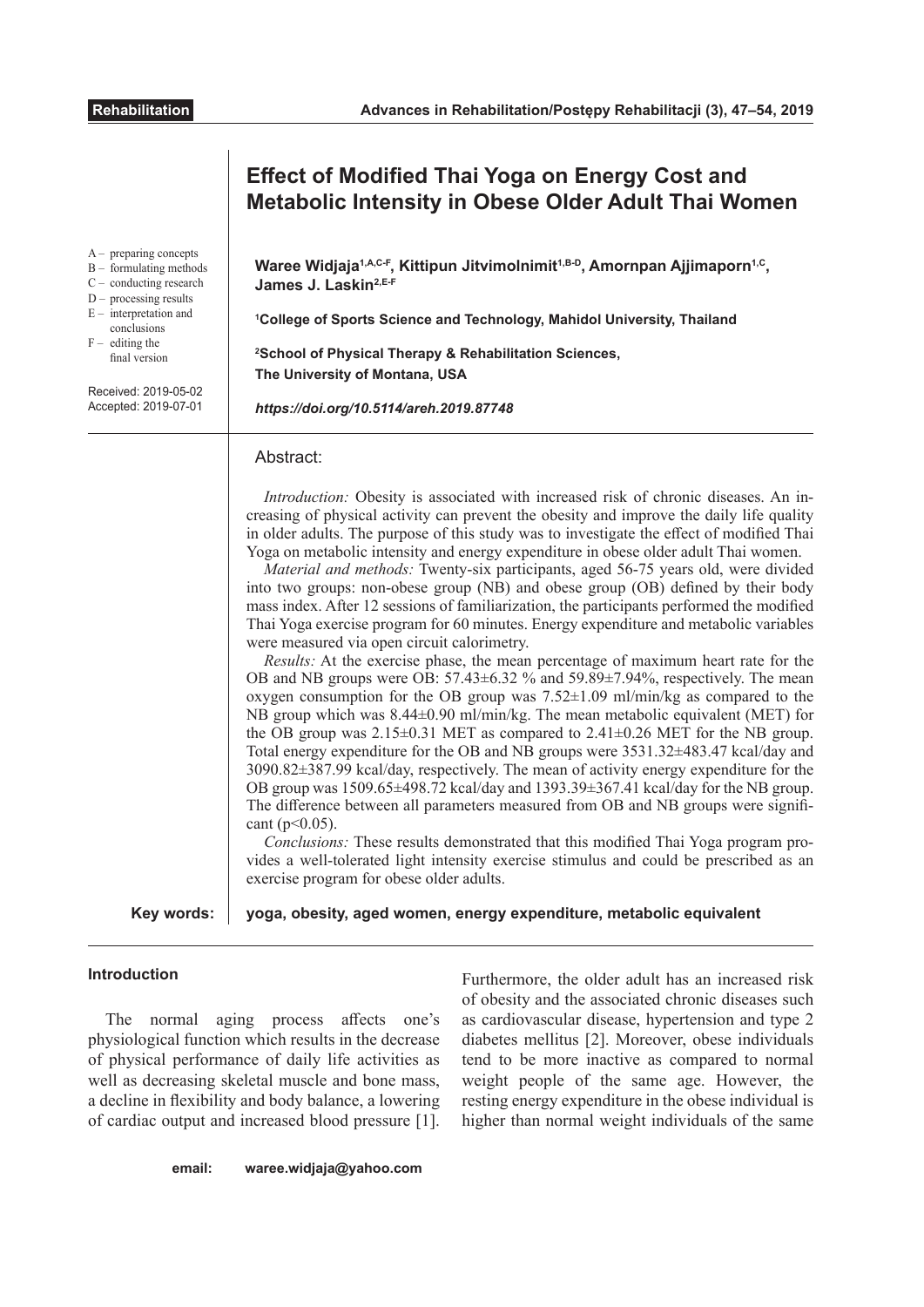age because of their larger body mass resulting in a higher metabolic rate [3,4].

The ACSM's exercise guidelines for aging adults, recommends that slow paced dynamic movements or static movement exercise can improve and or maintain physical health [5]. It is a well-known fact that Yoga and Tai-Chi are traditional exercise programs which are popular among older adults. Several studies [6,7,8] have reported that Yoga and Tai-Chi provide a low to moderate intensity exercise stimulus which would be suitable for the older adult. Therefore, the three reports are fit well with ACSM's guidelines.

Thai Yoga or Ruesri Dat Ton is an ancient Thai traditional hermit exercise which has been practiced for more than a thousand years [9]. Buranruk, et al. [10] investigated Thai Yoga exercise intensity by comparing it with exhaustive cycling exercise in 14 older adults. This study concluded that Thai Yoga can classified as low to moderate intensity exercise. Furthermore, Noradechanunt, et al. [11] reported that sedentary older adults could improve their physical function and quality of life after a 12-week Thai Yoga training program.

However, many Thai Yoga postures are complicated and involved acrobatic type movements that need high levels of flexibility and muscle strength to perform. In this study, by taking level of difficulty and risk of injury into account the postures were modified by using a chair for providing hand held support for balance and for limiting reach out of base of support. As a result, the modified postures that involves static and dynamic movements are more suitable for obese older adults. The purpose of this study was to investigate the effect of the modified Thai Yoga program on metabolic intensity and energy expenditure in obese and non-obese older adult Thai women.

# **Materials and Method**

Twenty-six female participants, aged 56-75 years old, participated in this study. They had no prior experience in yoga or tai-chi practice. All were generally healthy; an absence of medical problems such as musculoskeletal injury within the past 6 months, the presence of cardiovascular disease, neuromuscular disease, or disease of inner ear that would increase their risk of a fall.

The participants were informed about the experimental procedures and signed a consent form to participate in this experiment which had been approved by Ethical Committee of Mahidol University. This study was performed in accordance with the ethical standards of the Helsinki Declaration. All potential participants were screened and passed the Physical Activity Readiness Questionnaire or they were cleared by a physician to do the exercise, a health history review, Barthel Activity of Daily Living index  $($  > 70 points) and the Berg balance scale  $(> 41$  points).

After participants passed the screening procedures, they were divided into two groups by body mass index (BMI). Those ranging from 18.5- 23.0 kg/m² were placed in the non-obese group (NB) and those between 25.0-29.9 kg/m² comprised the obese group (OB). The range of BMI values were set according to Asia-Pacific guidelines [12]. The participants, whom had an estimate peak oxygen consumption value between 24-35 ml/kg/min, were categorized as fair to excellent classifications by using Heywood's method [13].

#### *Procedures*

On Visit 1, the participants' height, body weight, BMI, blood pressure and percentage of total body fat (%Body fat) (Omron Karada Scan Body Composition monitor HBF-375, Japan) were measured. A Six-Minute Walk Test (6MWT) was administered to estimate peak oxygen consumption  $(VO<sub>2</sub>peak)$ . The test distance was 15 meters with cone marker place in every 5 meters intervals. Participants were instructed to walk as fast as they could and cover as much distance as they could in safe manner; no jogging or running was allowed. The total distance covered was calculated and used to estimate peak oxygen consumption by the Burr equation [14]: "Estimated  $VO_2$ peak = 70.161 + (0.023 × 6MWT)" distance) – (0.276  $\times$  body weight) – 6.79 – (0.193  $\times$ resting heart rate) –  $(0.191 \times age)$ " [13].

Before the testing session was undertaken, the participants went through a familiarization program of the modified Thai Yoga exercise program by the instructor to make sure that they could perform the program correctly. All of participants completed the familiarization program of 3 days per week for 4 weeks (12 sessions).

The modified Thai Yoga program was 60 minutes in duration that included a 15-minute warm-up phase (Figure 1a), 30-minute main exercise phase (Figure 1b) and cooldown phase that lasted 15 minutes (Figure 1c). The warm-up phase began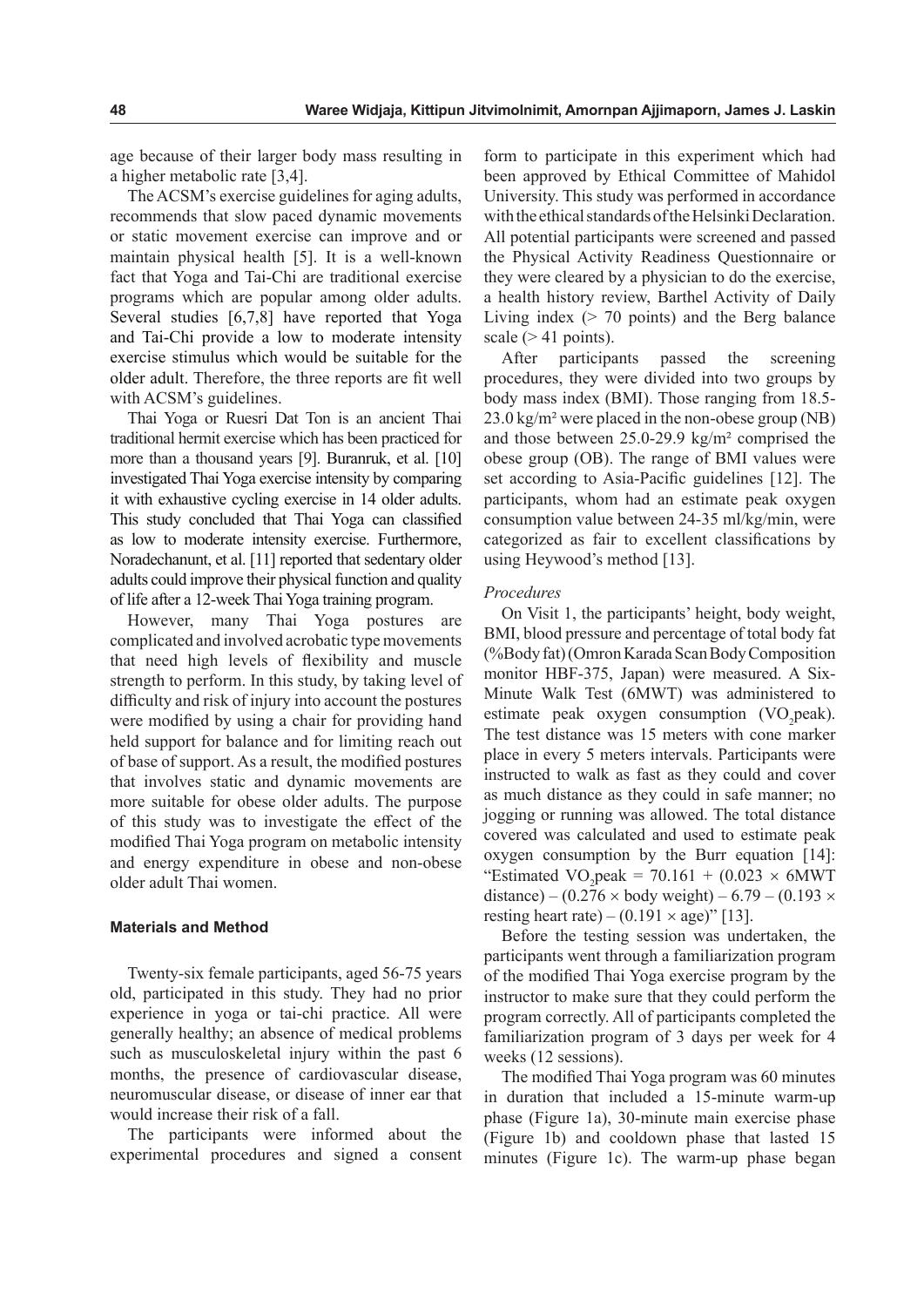

**Figure 1.** Modified Thai Yoga postures done by a Yoga instructor (a) Warm up, (b) main exercise and (c) cool down, respectively.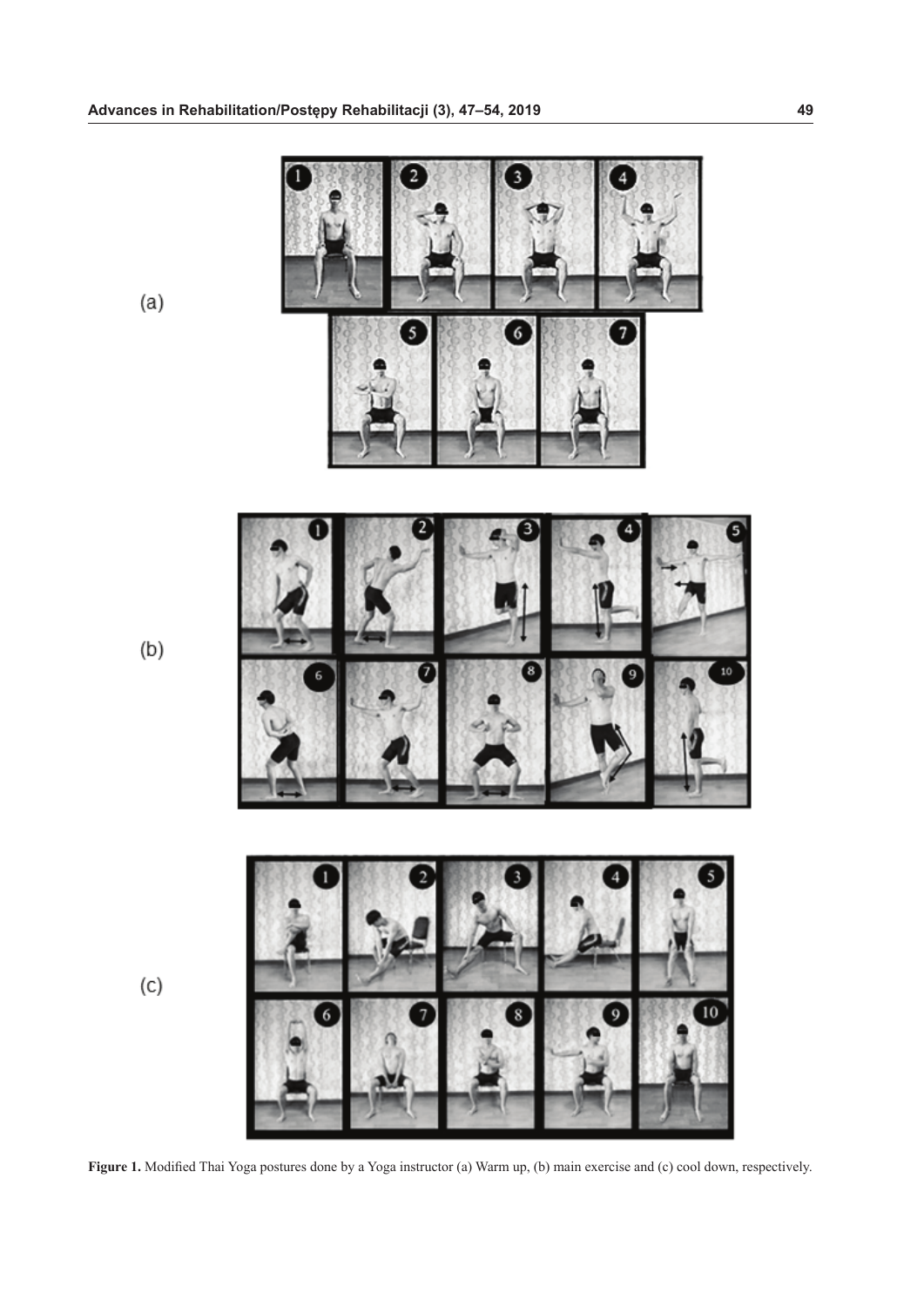with meditation, then progressed to the warm up postures, each posture was performed on both sides for 2 minutes per posture. The main exercise phase consisted of 10 postures which included both static and dynamic exercise. Each main exercise phase posture was performed on both sides for 3 minutes per posture. The cool down phase, utilized stretching postures and were performed on both sides for 2 minutes per posture and ended with meditation. All of the modified Thai yoga postures were approved by an expert panel (medical doctor, sports scientist, Thai yoga trainer).

On the experimental day, two hours before the participants visited the laboratory, they were instructed to have a normal meal and water intake. The participants donned the indirect calorimeter (Jaeger Oxycon Mobile, Germany) and heart rate monitor (Polar T31, USA). The experimental trial was divided into 3 phases: resting, brisk treadmill walking and the modified Thai Yoga exercise program. For the resting phase, the participants lay supine on a bed for 5 minutes to measure resting energy expenditure (REE). This resting phase was followed by self-selected walking speed on the treadmill with the range of walking speed 2-3 km/hour for 5 minutes. This was followed by the 60-minute modified Thai Yoga program. All of the metabolic and energy expenditure parameters were collected throughout all 3 phases of the experiment. The measurement points in this study were the average of resting, brisk walking and exercise phases including warm-up postures to the end of main exercise postures. The total energy expenditure (TEE) in each phase was determined by indirect calorimetry and calculated from the total volume of oxygen consumption  $(\text{VO}_2)$ .

The TEE is the sum of basal energy expenditure (BEE) which is the energy required to maintain the vital body functions, whereas resting energy expenditure (REE) is the energy required to support body's basic metabolic activities that can be 3-10% higher than BEE, diet-induced thermogenesis (DIT) which is the energy required for digestion, absorption, usage and storage of nutrients. Activity energy expenditure (AEE) is an energy expended beyond the body's basic requirements of REE [15]. For this study the DIT was estimated as 10% of TEE [16] and AEE was calculated using the equation from DeLany [17] " $AEE = TEE - [REE + 0.10 \times TEE]$ ". Finally, the rating of perceived exertion (RPE) was measured by 6-20 Borg's RPE scale after the end

of each experimental phase, which estimated the individual's psychological response [18].

Statistical analysis was performed using IBM SPSS version 21 statistical analysis software. Kolmogorov-Smirnov test was performed to test the normality distribution of continuous data and outcome measurement data. The continuous data and outcome measurement data was reported as mean  $\pm$  standard deviation. Repeated measures analysis of variance (ANOVA) was used to test the difference of outcome variables (heart rate (HR),  $\text{VO}_2$ , relative volume of oxygen consumed  $(\text{VO}_2)$ BW), total volume of carbon dioxide produced  $(VCO<sub>2</sub>)$ , relative volume of carbon dioxide produced (VCO<sub>2</sub>/BW), respiratory exchange ratio (RER), metabolic equivalent (MET), percent of heart rate maximum (%maxHR), TEE, relative total energy expenditure (TEE/BW), AEE, relative activity energy expenditure (AEE/BW) and RPE) between phases within group and the difference of outcome measurements between NB and OB. Independent sample t-test was used to test the difference of general characteristic measurement. Significant level was set at  $p \leq 0.05$ 

#### **Results**

|                                            | Obese Group<br>$(n=13)$ | Normal weight<br>Group $(n=13)$ |
|--------------------------------------------|-------------------------|---------------------------------|
| Age (years)                                | $64\pm5$                | 65±5                            |
| Height (cm)                                | $157\pm 6$              | $158 \pm 6$                     |
| Weight (kg)                                | 65±6                    | $52 + 4*$                       |
| BMI (kg/m <sup>2</sup> )                   | $26.43\pm1.68$          | $20.99 \pm 1.68$ *              |
| $\%$ Fat $(\%)$                            | $37.02 \pm 1.78$        | $33.42 \pm 3.29$ *              |
| Resting heart rate (bpm)                   | $71 \pm 6$              | $70+9$                          |
| Systolic blood pressure (mmHg)             | $124 \pm 13$            | $121 \pm 13$                    |
| Diastolic blood pressure (mmHg)            | $69 \pm 11$             | $71 + 7$                        |
| Estimated VO <sub>2</sub> peak (ml/min/kg) | $30.77 \pm 2.56$        | $34.03 \pm 1.45$ *              |

**Tab. 1.** General physical characteristics of the participants.

Mean  $\pm$  SD,  $*$  p < 0.05 compared between the obese and the normal weight groups.

The participant characteristics are shown in Table 1. There were no significant differences between NB and OB groups in age, height, resting HR, systolic blood pressure and diastolic blood pressure. However, as expected here was a significant difference ( $p < 0.05$ ) between the NB and OB groups in weight, BMI, % Bodyfat and estimated VO<sub>2</sub> peak.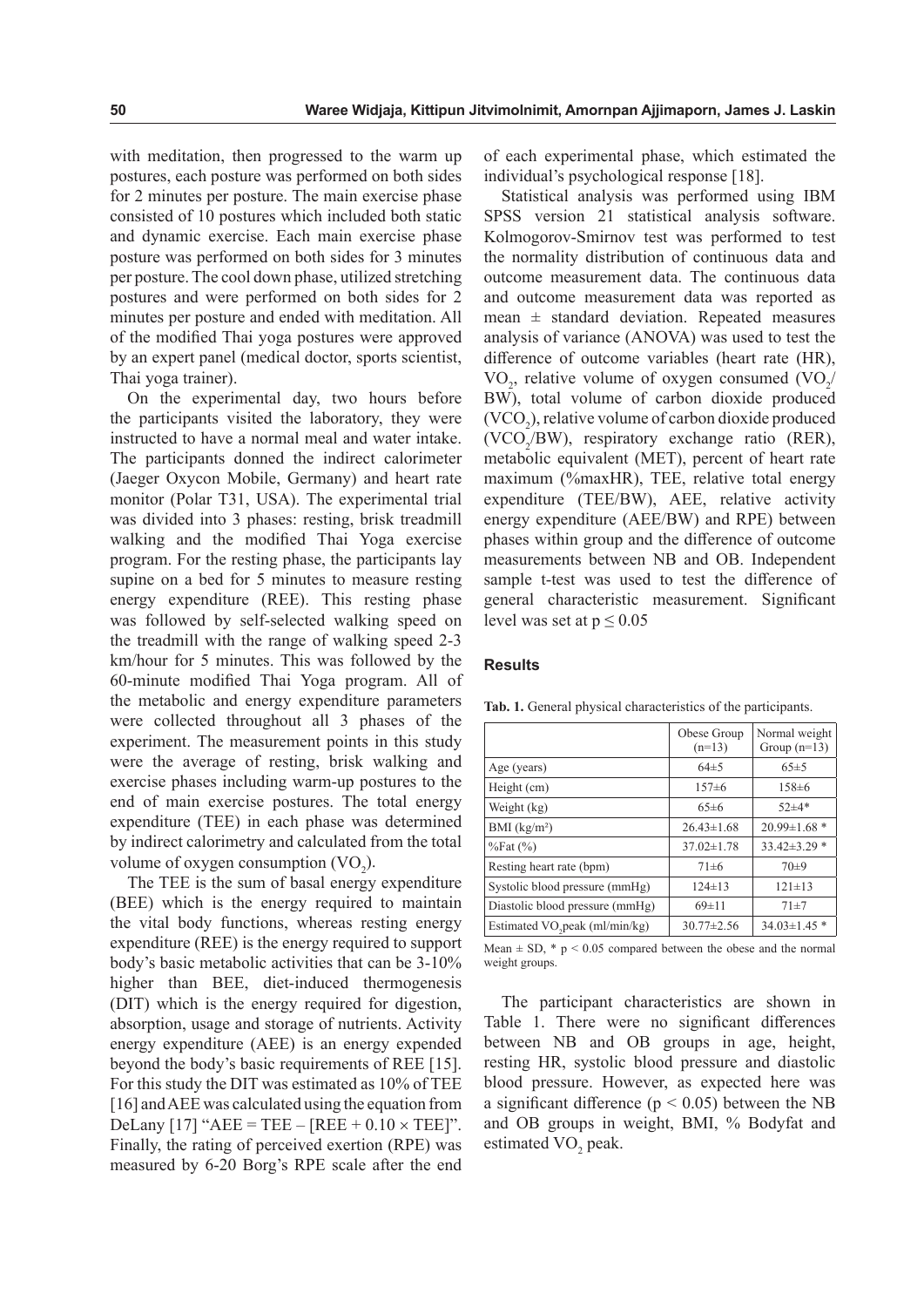

**Fig. 2** Heart rate and metabolic responses to the modified Thai Yoga exercise program. Mean+SD, obese group (OB), non-obese group (NB), heart rate (HR), respiratory exchange ratio (RER), total oxygen consumption (VO<sub>2</sub>), relative osygen consumption (VO<sub>2</sub>/BW), total carbon dioxide rpoduction (VCO<sub>2</sub>), relative carbon dioxide production (VCO<sub>2</sub>/BW). •  $p \le 0.05$  represents a significant difference at resting, treadmill walking, and exercise phase between groups,  $p \le 0.05$  represents a significant difference: treadmill walking vs exercise phase inboth groups.

Figure 2 shows that while there were no significant differences in HR between groups in any of the 3 phases, there was significant difference between treadmill walking and exercise phases in OB group. There were also significant differences in  $VO_2$  between and within groups while walking on the treadmill and during the modified Thai yoga exercise program. As expected the  $VO_2/BW$  was significantly greater in the NB group during the exercise phase.

Figure 3 shows the mean MET values were significantly lower during the modified Thai yoga than during the self-selected brisk walking pace on the treadmill for both groups. During the modified Thai yoga activity, the MET level was significantly greater for the NB (2.41±0.26 MET) as compared to the OB (2.15±0.31 MET). Interestingly the %maxHR during Thai yoga was significant lower for the OB as compared to the treadmill walking activity. Regarding absolute TEE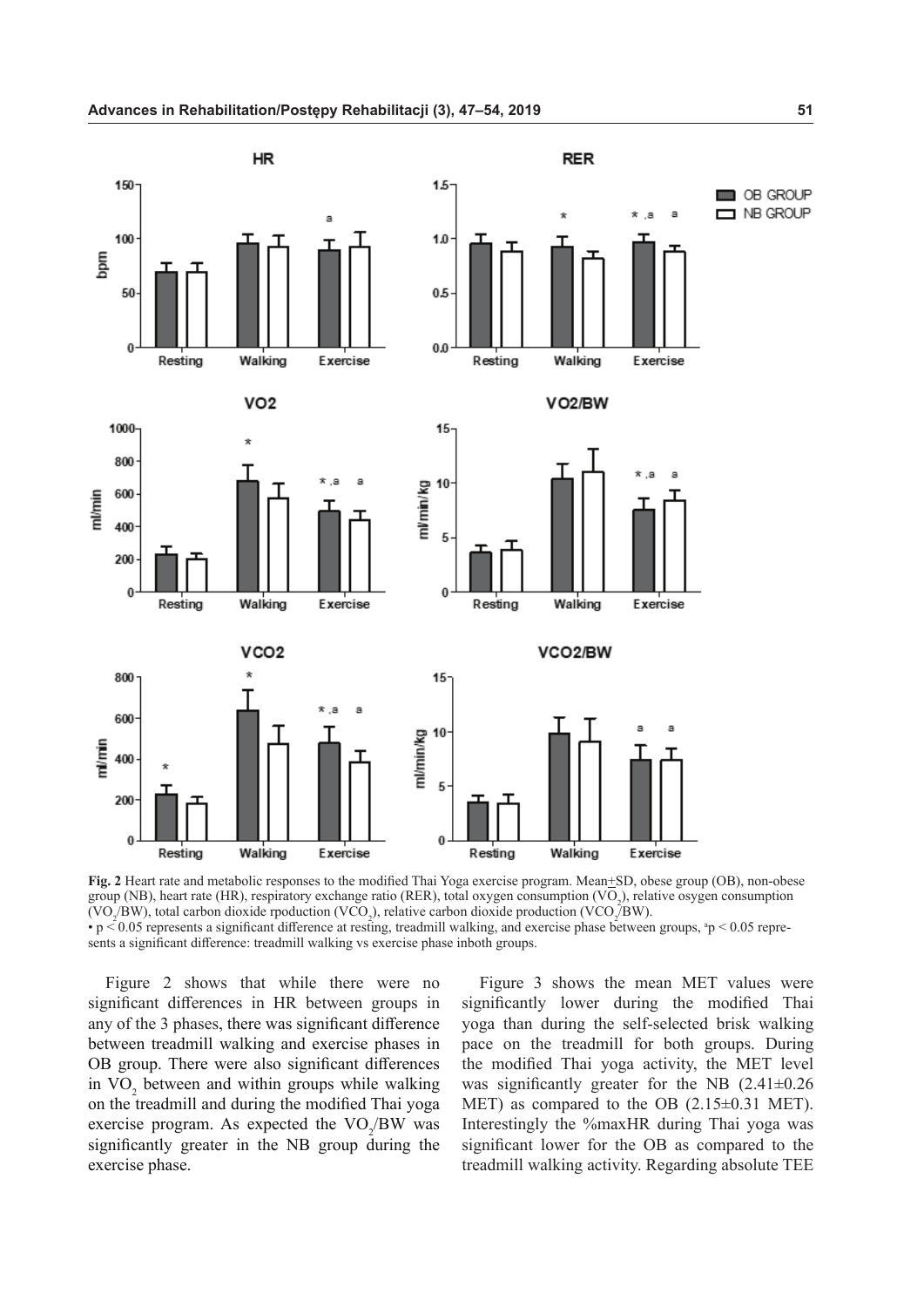

**Fig. 3** Impact of the modified Thai Yoga exercise program on energy expenditure.

Mean+SD, obese group (OB), non-obese group (NB), metabolic equivalent (MET), percent of maximal heart rate (%maxHR), absolute total energy expenditure (TEE), relative total energy expenditure (TEE/BW), total activity energy expenditure (AEE), relative activity energy expenditure (AEE/BW).

 $p \leq 0.05$  represents a signific ant difference at resting, treadmill walking and exercise phases between groups,  $p \leq 0.05$  represented a significant difference: treadmill walking vs exercise in both groups.

and AEE the values were significantly reduced for the OB during the Thai yoga activity as compared to treadmill walking. Interestingly, there were no significant relative differences between groups while performing the modified Thai yoga program.

Regarding RPE, there were no significant difference between groups. However, the OB group found the modified Thai yoga program significantly harder as compared to walking on the treadmill at their self-selected brisk walking pace.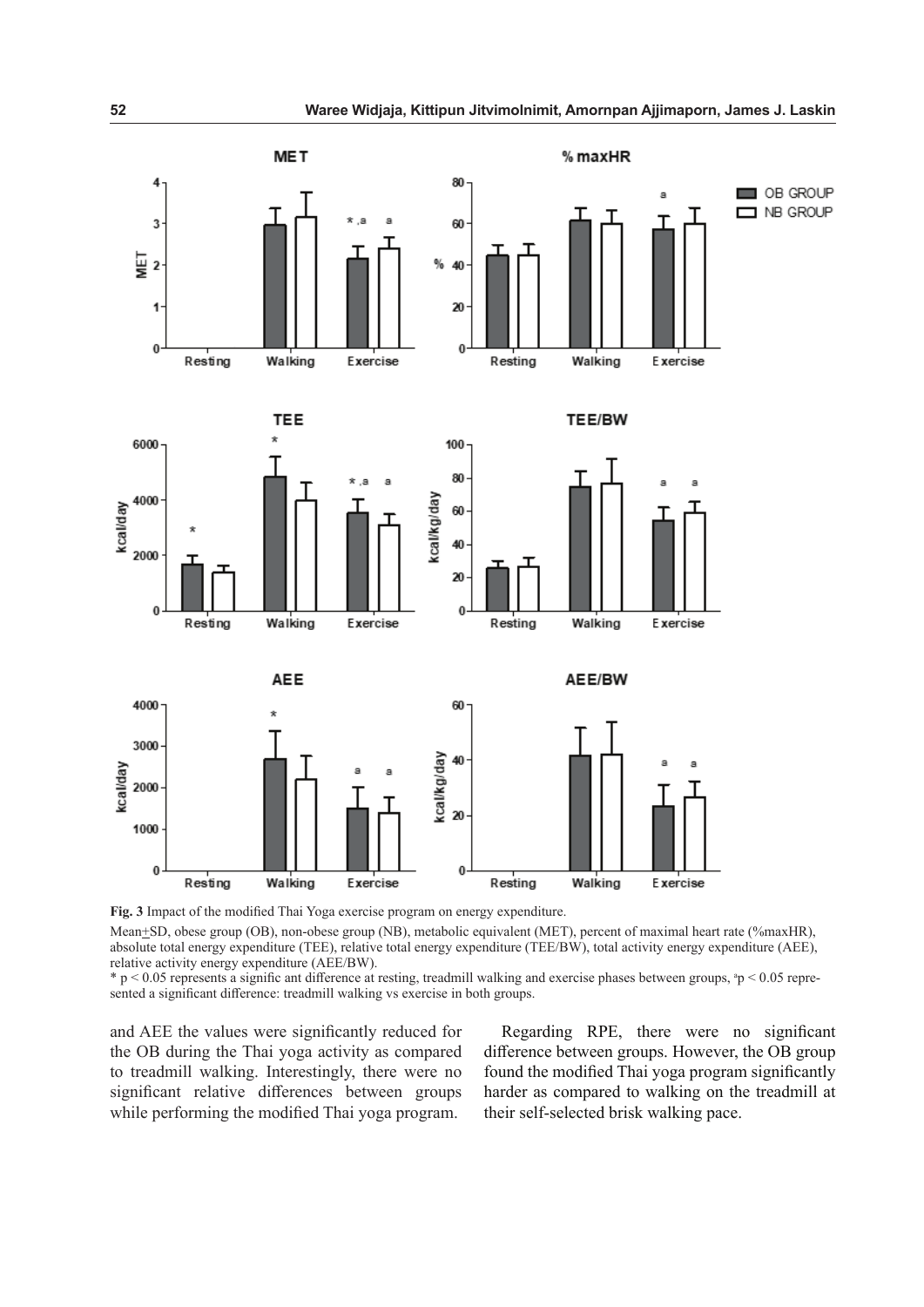### **Discussion**

Thai yoga or Ruesri Dat Ton is an alternative exercise option of a traditional Thai activity that could be used to improve physical performance in elderly Thai [10]. This study, utilized modified Thai Yoga postures to safely promote this traditional Thai activity in obese older women. Our results showed that the intensity of the modified Thai yoga was 57.43±6.32 %maxHR in the OB group, and 59.89±7.94 % maxHR in the NB group. There was no significant difference between groups. This suggests, support by the observed MET levels (2.15  $\pm 0.31$  MET and  $2.41 \pm 0.26$  MET for the OB and NB respectively) that this modified Thai yoga program provides a light intensity stimulus. This conclusion is supported by the classification of "light activity" by the American College of Sports Medicine's guidelines as being and activity with a NEAT level of  $\leq$  3 or at 50-64 % max HR (5). Furthermore, RPE, the subjective evaluation for psychological response of exercise intensity also showed the level of feeling to evaluate the exercise intensity as " light intensity" in both groups.

To further support the suggestion that the metabolic intensity of modified Thai Yoga is a "light exercise intensity" activity, we found that the HR, %maxHR and MET of modified Thai Yoga in the OB group was significantly lower compared with those values observed during the self-selected brisk walk on the treadmill. One potential explanation, the participants were free to performed each posture at their own intensity. Secondly, the modified Thai Yoga postures performed included both static exercise postures for balancing and muscle strength while the dynamic exercise postures for cardiovascular function. Therefore, the intensity in modified Thai Yoga appears to be less than brisk walking.

Although, in an earlier study, Ravussin et. al., [19] suggested that the obese have a "slowed metabolism", however, over the past 30 years the literature has consistently reported contradictory findings, proposing that the obese actually have a higher absolute energy expenditure than their nonobese counterparts [17,20,21]. This pattern was consistent with the findings of our study with the absolute TEE and AEE in the OB being higher than those in NB [20,21]. However, if we adjusted TEE and AEE by dividing by body weight, there was not a significant difference between groups.

Buranruk [10], examined the metabolic intensity of Thai Yoga exercise by studying 14 older adults with a BMI of  $> 25.75$  kg/m<sup>2</sup> (obese). They performed 30 min of Thai Yoga that including 8 sitting postures, 4 standing postures and 3 lying postures. All of the postures were static postures. The results of this study provided values of metabolic intensity that were lower than our present study. However, this may be explained by the exclusive use of static postures in Buranruk's study. It can be safely assumed that the addition of dynamic postures in our study induced the higher energy expenditure values that were observed.

While only providing a light intensity stimulus, a program the includes modified Thai yoga postures can provide an alternative exercise option for both obese and normal weight elderly individuals. Furthermore, it is worth mentioning that after doing the exercises, the obese older participants did not suffer from any adverse medical events. Therefore, the modified Thai yoga is a safe intervention for older adults. As for further studies, modifications to increase the exercise stimulus as well as potential benefits to body balance, muscle strength, bone health and motor skills [22] should be investigated.

## **Conclusions**

Modified Thai Yoga is a safe and potentially effective exercise intervention for both obese and normal weight older women. While the metabolic intensities and energy costs observed in this study demonstrated that this intervention provides a light intensity stimulus, it could be an optional exercise program for obese and normal weight older adults alike.